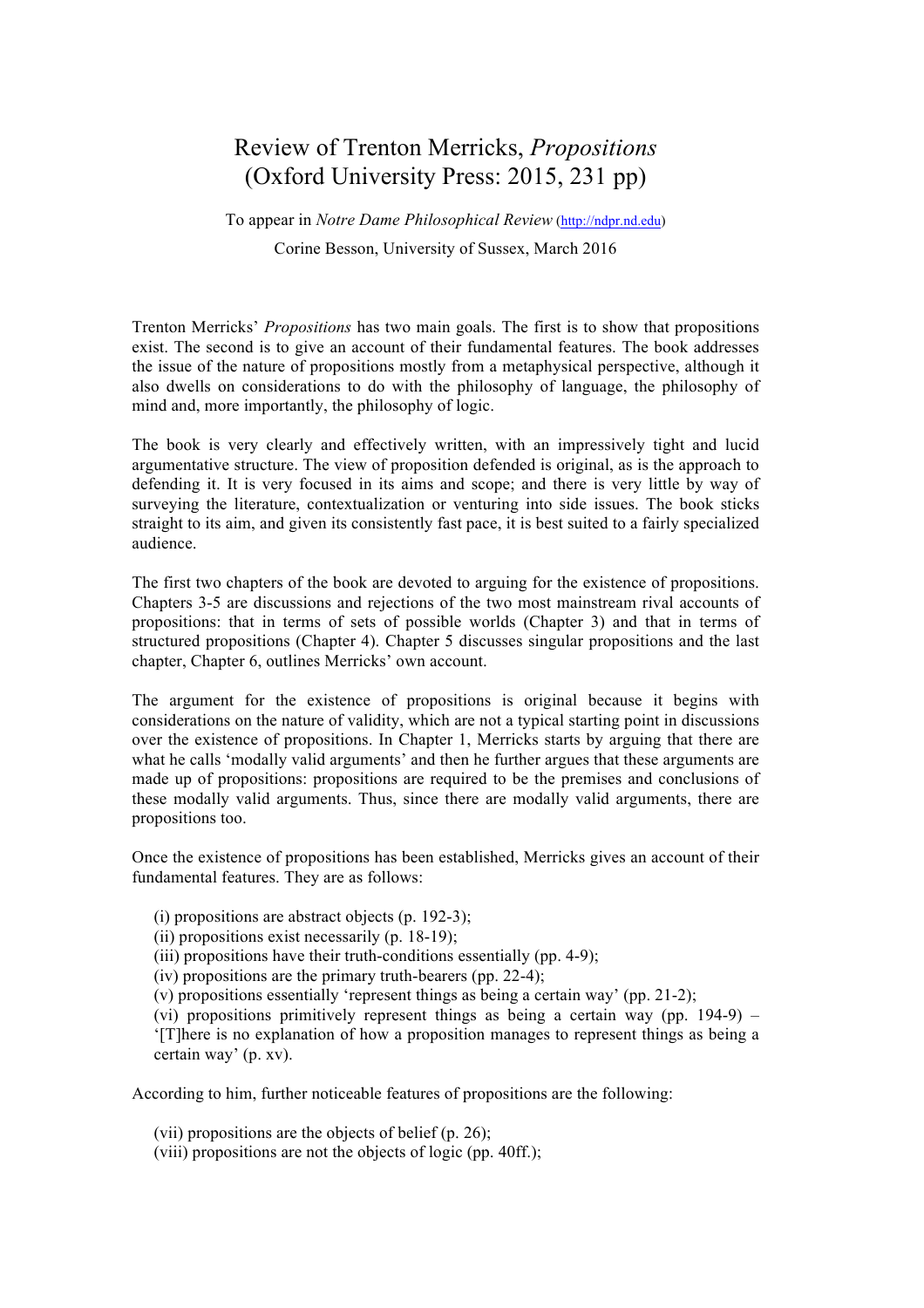(ix) propositions are not structured/do not have logical forms (pp. 45, 78);

 $(x)$  propositions do not have constituents (p. 205-7);

(xi) propositions are not sets (pp. 94ff);

(xii) there are singular propositions, i.e. propositions about singular objects (even about singular objects that do not exist). (p. 188);

(xiii) There is no real distinction between simple and complex propositions (p. 206).

Many of this array of features are familiar and some are of course contentious; (vi) in particular. Merricks carefully tries to alleviate anxieties about a view that says that nothing explains why propositions represent things as being a certain way (Chapter 6). Even if you do not agree with the way in which Merricks argues for the existence of propositions, he has very compelling things to say about why standard explanations of how propositions (or any kind of entity) get to represent things as being a certain way are not satisfactory.

I cannot comment here in detail on all the aspects of this rich book. I will concentrate on three key issues:

(I) Merricks' argument for there being modally valid arguments;

(II) his argument for the constituents of modally valid arguments being propositions rather than sentences;

(III) his argument for propositions existing necessarily.

## **I. Logical versus modal validity**

Merricks' claim that there are modally valid arguments is crucial to establishing not only the existence of propositions but also some of their fundamental features. According to him the best argument for the existence of propositions is that there are modally valid arguments and that propositions have to be the premises and conclusions of these arguments.

Here is my paraphrase of Merricks' key argument for the existence of modally valid arguments:

Consider a logically valid argument, e.g.:

(1) All men are mortal; (2) Socrates is a man; Therefore: (3) Socrates is mortal.

A logically valid argument is valid because of its logical forms, and in particular because of the logical form of its premises and conclusion. Logical validity is also intuitively modal: we typically think that, necessarily, if the premises of a logically valid argument are true, so is its conclusion. However logical form is not sufficient to explain the modal aspect of logical validity. To explain this modal aspect, Merricks thinks that we need to appeal to the notion of modal validity, which is a purely modal (non formal) notion of validity defined in terms of metaphysical modality. Thus besides logically valid arguments, Merricks thinks that there are modally valid arguments.

More precisely, for Merricks, to every logically (formally) valid argument there corresponds a modally valid argument that underpins the fact that the truth of the premises of the logically argument *guarantee*s the truth of its conclusion. Validity in virtue of form alone does not capture the notion of a guarantee, which is inherently modal (p. 68). So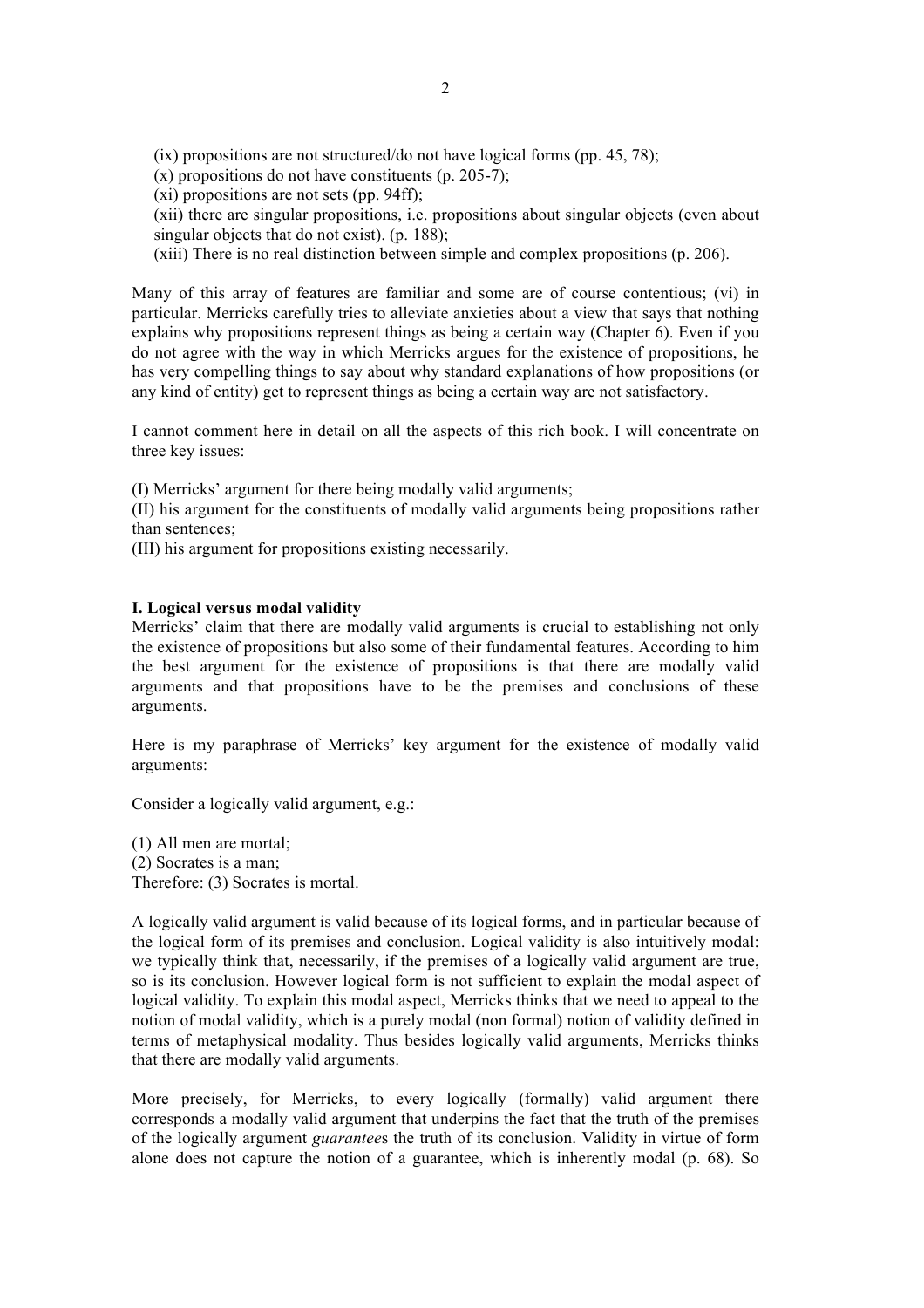there has to be something over and above logical validity that explains the guarantee: modal validity. In this way, for instance, Merricks argues against what he calls the 'Replacement View' (p. 67), according to which there is no metaphysical necessity or possibility, and so no modally valid arguments. This view is false because, if it were true, we would not have the resources to explain this notion of a guarantee between the truth of the premises and that of the conclusion.

Merricks may well be right that the intuitive or pre-theoretic notion of validity is modal. However, this does not means that logical consequence is modal or has to be given an account in terms of modal validity. In the course of the first two chapters, Merricks makes abundant reference to Tarski's model-theoretic account of logical consequence, which he seems to endorse. But this account is not modal. Some see it as a great problem (see for instance Etchemendy (1990)); some think that this is actually a virtue because Tarski offers an analysis of logical consequence that is mathematically tractable in terms of quantification over all models, an analysis that does not rely on pre-theoretic or otherwise obscure notions connected to metaphysical modality. For this reason, Tarski's might be thought to be the mature concept of logical consequence that gives a precise meaning to the idea that logic is formal. On a Tarskian definition, there is no guarantee that a logical truth will be necessarily true, although one can fine-tune model theory so that it is materially adequate using some set-theoretic machinery; the notion of a guarantee is given a purely formal interpretation. There are also many proof-theoretic approaches to logical consequence that appeal to the notion of a formal proof to articulate the idea that the truth of the premises guarantees the truth of the conclusion. Proof-theoretic guarantee is a distinctively formal guarantee that does not rely on some pre-theoretic modal notion. So it simply does not seem to be the case that logical validity need rest on a more fundamental – and I would say less tractable – notion of modal validity.

Merricks offers another argument for the existence of modally valid arguments. It starts with the idea that 'a logic can get logical consequence wrong' (p. 65). So we need room for the notion of an argument being logically valid by the lights of a given logic but not really logically valid (p. 66). For him, this means that, to judge whether a logic is correct, we need to appeal to some modal knowledge: 'some modal knowledge is prior to accepting a system of logic, and so prior to knowledge of logical validity. Thus knowledge of logical validity stands on a foundation of modal knowledge.' (p. 67).

This argument seems to me to misfire, and this for two reasons. First, in many debates about whether a given logic is correct, logicians will typically not invoke considerations to do with metaphysical possibility. Standard arguments come from formal consideration, meta-logical considerations, considerations to do with language and meaning, epistemological considerations, considerations about rationality, etc. Crucially none of these considerations need have anything to do with modal validity.

It is also unclear how the relatively vague notion of modal validity is meant to adjudicate between different logics. For one thing, this would presuppose that we can step outside logic, as it were, take a look at which arguments are modally valid, and then on that basis judge which logic is the right logic. But many people who work on logical revision do not think that there is this vantage point outside logic – our modal knowledge – from where we can deliberate about whether (say) to go intuitionist or classical. There would be much less debate over which logic is the right logic if there was this modal knowledge we can just appeal to. It also seems that if there were such modal knowledge, debates over which logic is the right logic would be pointless: the right logic would be that which most closely models our knowledge of modal validity. So again I do not quite see how modally valid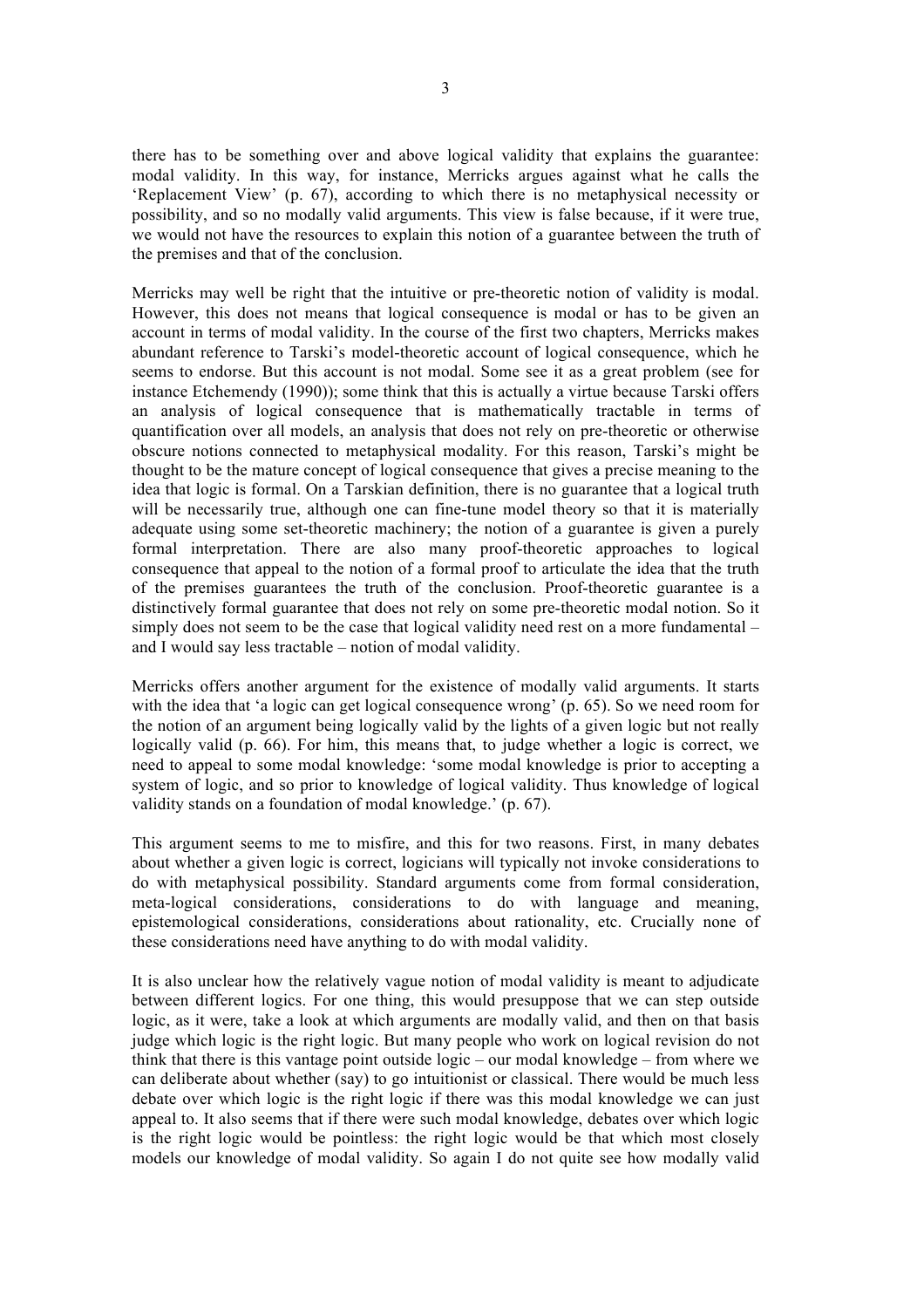arguments are required to explain debates over which logic is the right logic. It may be that sometimes considerations to do with metaphysical possibility will be relevant but that need not be the norm.

## **II. Propositions as the constituents of modally valid arguments**

Merricks' argument for the existence of propositions builds on that for the existence of modally valid arguments. It starts with the idea that modally valid arguments have to be made up of premises and conclusions that have their truth-conditions essentially (p. 5). Merricks then argues that sentences do not have their truth-conditions essentially. This is the case for instance, because there can be 'semantic drifts', when a word gradually changes its meaning, and more generally because of context-sensitivity, and the dependence of meaning on context of use (p. 6). If sentences do not have their truthconditions essentially, modally valid arguments cannot be made up of sentences and so they are made up of propositions.

The overall view that Merricks eventually endorses is that the premises and conclusions of logically valid arguments are sentences because sentences have logical forms. However, the premises and conclusions of modally valid arguments cannot be sentences and so are propositions. He then further argues that propositions do not have logical forms (p. 78). So in the end logically valid arguments are modally valid only insofar as they express modally valid arguments (p. 81).

What is a little difficult with what Merricks says about sentences is that it is not always clear what he means by sentences or which kinds of sentences he has in mind, especially because we go back and forth between logical and ordinary contexts. In the logical contexts, sentences are schemas or formulas of sort. These are typically regarded to be noncontext sensitive. There is no reason why these could not have their truth-conditions essentially. In the natural language context too, there is no reason of principle as to why sentences (types or tokes) or utterances of those could not have their truth-conditions essentially. Consider for instance, a sentence of a certain language, L, uttered at a certain time t, at a certain place p, by a certain speaker s, … add as many parameter as you need to make it fully interpreted, unambiguous, etc. There does not seem to be a reason of principle as to why such type of sentence could not have its truth-conditions essentially. If sentences of both formal and natural languages can have their truth-conditions essentially, we do not need propositions to be the constituents of modally valid arguments.

## **III. The necessary existence of propositions**

One of Merricks' key arguments is for the conclusion that propositions necessarily exist. This argument helps him to further motivate his claim that the premises and conclusions of modally valid arguments must be propositions and it also helps him reject any account of propositions according to which they do not exist necessarily. Let us look at this argument.

Merricks starts with the claim that the following argument is modally valid  $(p, 10)$  – necessarily, if (a) is true then (b) is true:

(a) There are no philosophers.

Therefore:

(b) It is not the case that Socrates is a philosopher.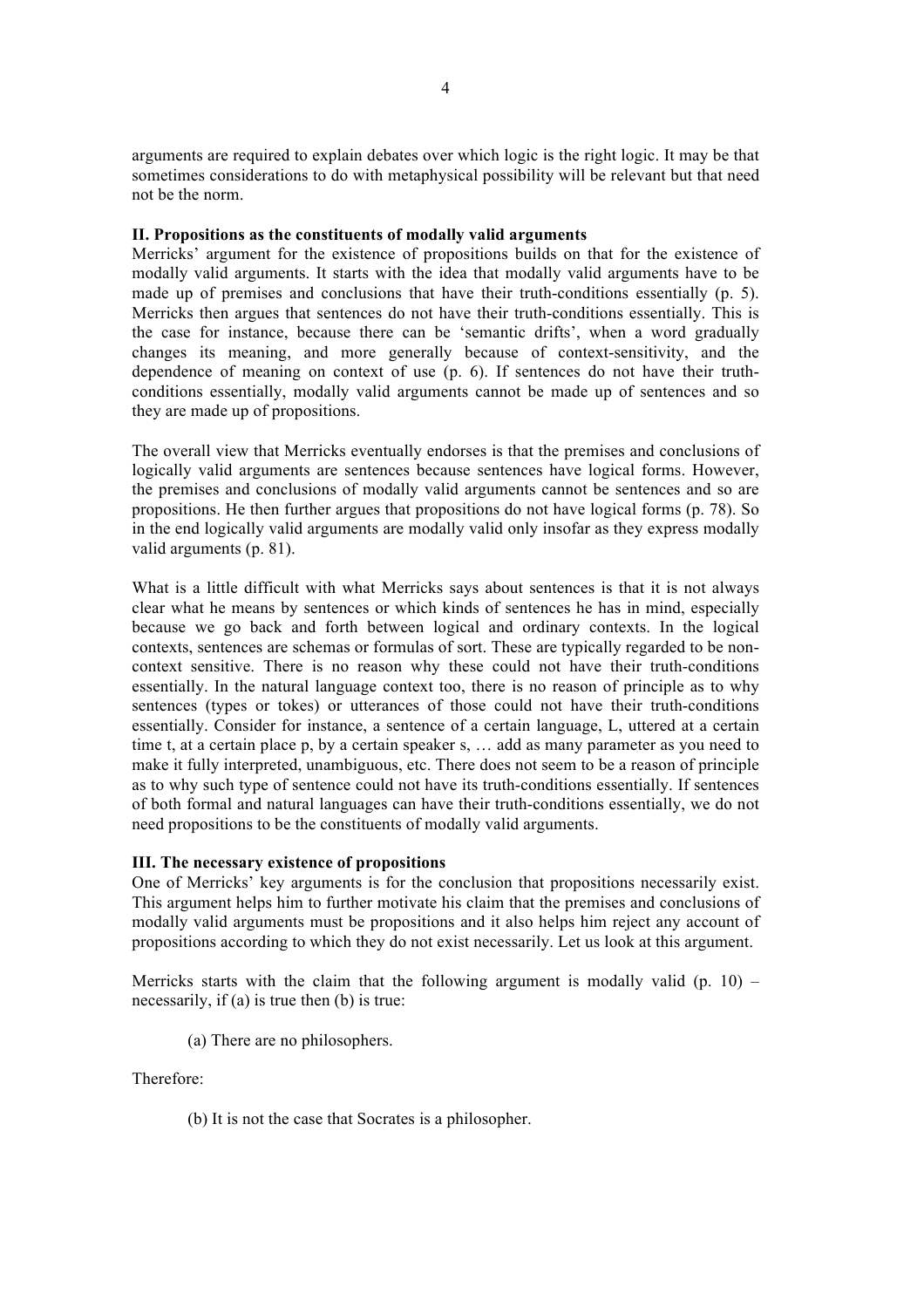The first thing to note is that Merricks does not give much by way of explanation as to why this argument is meant to be modally valid or, for that matter, valid at all. The premise does certainly not formally entail the conclusion, and so the argument is not logically valid. But it is hard to think of this argument as simply valid; a least substantive side assumptions about meaning and existence have to be made.

Also, suppose that this argument is modally valid, but that some free logic (say) regards it as invalid. Shouldn't we then conclude that free logic is simply incorrect? Thus isn't the stronger logic, modeled by modal validity, always going to be *de facto* the correct logic? This would give us a very quick way to adjudicate between logics of different strength.

Let us suppose with Merricks that the argument is modally valid. Merricks then claims that a conclusion cannot be true if it does not exist, and so necessarily if (a) is true then (b) exists. He uses this claim to establish that all propositions necessarily exist. (p. 19):

"Suppose that all the premises and conclusions of modally valid arguments exist necessarily. Then the conclusion of each modally valid argument exists necessarily. Then, necessarily, if a modally valid argument's premises are true, its conclusion exists<sup>"</sup>

So far so good; he continues:

"In this way, the necessary existence of all the premises and conclusions of modally valid arguments directly and elegantly explains why the truth of a modally valid argument's premises necessitates the existence of its conclusion."

That might feel a little bit quick. We need a fuller explanation. Here it is:

"…. We have already seen that at least some of the premises and conclusion of modally valid arguments – those that are necessarily true and those that are necessarily false – exist necessarily. So being the premise or conclusion of a modally valid argument does not rule out existing necessarily. So it is believable – absent of a compelling argument to the contrary – that the premises and conclusions of modally valid arguments exist necessarily.

… The premises and conclusions of modally valid arguments exist necessarily. Sentences exist only contingently… sentences do not constitute modally valid arguments" (p. 19).

This argument, although key in establishing that propositions are the constituents of modally valid arguments, is, I think, still too quick. There is a reason for thinking that premises that are necessarily true – say,  $2+2=4$  – exist necessarily (although this is not compulsory). The idea, endorsed by Merricks, would be that where there is a necessary truth there is a necessary truth-bearer. There is a kind of symmetry there. But there is no natural way to extend this to the contingently true: why should the contingently true exist necessarily? Symmetry would rather suggest that the contingently true only exists contingently. So, *pace* Merricks, there is a good reason for thinking that the contingently true does not exist necessarily. We can grant that the truth-bearer has to exist; but the claim to necessary existence has no real source in the case of a premise merely contingently true; there is no modal status to be inherited. There is perhaps something nice about all the fundamental truth-bearers having the same modal profile, but that is not the sort of consideration that we are being offered.